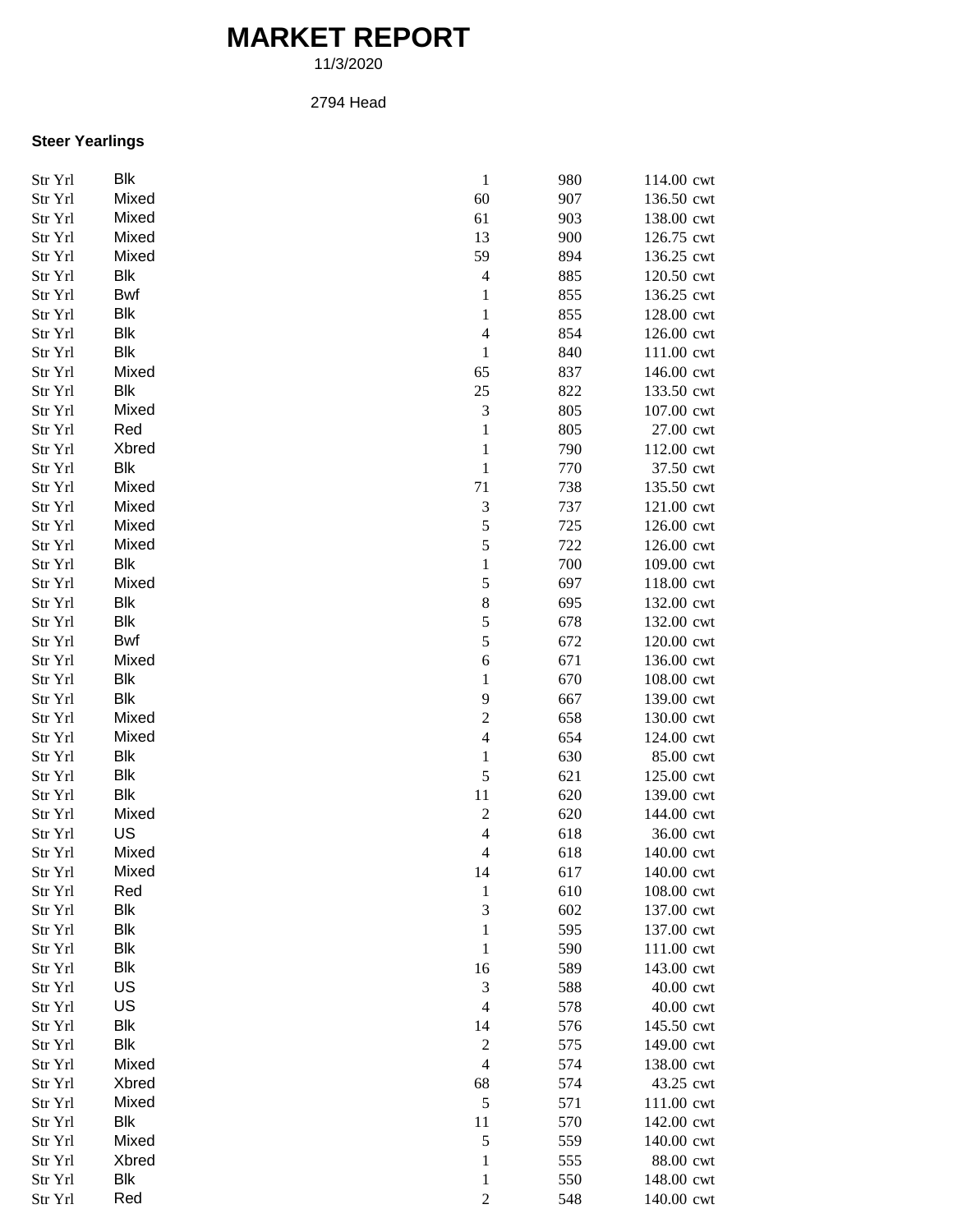| Str Yrl             | Blk                      | $\mathbf{1}$                | 545 | 151.00 cwt               |
|---------------------|--------------------------|-----------------------------|-----|--------------------------|
| Str Yrl             | <b>Blk</b>               | $\mathfrak{Z}$              | 527 | 146.00 cwt               |
| Str Yrl             | Mixed                    | $\mathfrak{Z}$              | 512 | 144.00 cwt               |
| Str Yrl             | Blk                      | 5                           | 510 | 154.00 cwt               |
| Str Yrl             | <b>Blk</b>               | $\overline{c}$              | 510 | 50.00 cwt                |
| Str Yrl             | Mixed                    | 6                           | 508 | 142.00 cwt               |
| Str Yrl             | Mixed                    | 5                           | 508 | 156.00 cwt               |
| Str Yrl             | <b>Blk</b>               | $\,8\,$                     | 495 | 155.00 cwt               |
| Str Yrl             | Mixed                    | $\mathbf{1}$                | 485 | 127.50 cwt               |
| Str Yrl             | US                       | 3                           | 483 | 43.00 cwt                |
| Str Yrl             | Mixed                    | 12                          | 483 | 162.00 cwt               |
| Str Yrl             | <b>Blk</b>               | $\mathbf{1}$                | 475 | 122.00 cwt               |
| Str Yrl             | <b>Blk</b>               | 6                           | 469 | 133.00 cwt               |
| Str Yrl             | <b>Blk</b>               | 15                          | 468 | 139.00 cwt               |
| Str Yrl             | <b>Bwf</b>               | $\overline{c}$              | 458 | 150.00 cwt               |
| Str Yrl             | <b>Blk</b>               | $\mathbf 1$                 | 395 | 141.00 cwt               |
| Str Yrl             | Xbred                    | $\mathbf{1}$                | 390 | 92.00 cwt                |
| Str Yrl             | <b>Blk</b>               | $\mathbf 1$                 | 380 |                          |
|                     | <b>Blk</b>               |                             |     | 164.00 cwt<br>116.00 cwt |
| Str Yrl             | Hereford                 | $\overline{4}$              | 365 |                          |
| Str Yrl             |                          | $\mathfrak{2}$              | 318 | 176.00 cwt               |
| <b>Steer Calves</b> |                          |                             |     |                          |
| Str Calf            | Red                      | $\mathbf{1}$                | 940 | 114.00 cwt               |
| Str Calf            | Mixed                    | $\overline{\mathcal{L}}$    | 883 | 117.50 cwt               |
| Str Calf            | <b>Blk</b>               | 6                           | 743 | 114.50 cwt               |
| Str Calf            | Bwf                      | $\mathbf 1$                 | 735 | 121.00 cwt               |
| Str Calf            | <b>Blk</b>               | 9                           | 729 | 121.00 cwt               |
| Str Calf            | <b>Blk</b>               | $70\,$                      | 713 | 128.50 cwt               |
| Str Calf            | Mixed                    | 36                          | 708 | 127.00 cwt               |
| Str Calf            | Mixed                    | $\overline{4}$              | 689 | 131.00 cwt               |
| Str Calf            | <b>Blk</b>               | $\boldsymbol{7}$            | 689 | 125.00 cwt               |
| Str Calf            | <b>Blk</b>               | $\,1\,$                     | 685 | 110.00 cwt               |
| Str Calf            | Blk                      | 5                           | 681 | 130.00 cwt               |
| Str Calf            | Blk                      | 14                          | 678 | 126.00 cwt               |
| Str Calf            | Blk                      | 17                          | 674 | 126.00 cwt               |
| Str Calf            | Mixed                    | 3                           | 668 | 115.00 cwt               |
| Str Calf            | <b>Blk</b>               | 10                          | 665 | 133.00 cwt               |
| Str Calf            | Mixed                    | $\ensuremath{\mathfrak{Z}}$ | 660 | 124.00 cwt               |
| Str Calf            | Mixed                    | $\overline{4}$              | 638 | 126.00 cwt               |
| Str Calf            | Mixed                    | 87                          | 634 | 142.00 cwt               |
| Str Calf            | <b>Blk</b>               | 6                           | 629 | 137.00 cwt               |
| Str Calf            | <b>Blk</b>               | 30                          | 622 | 137.00 cwt               |
| Str Calf            | Mixed                    | $\tau$                      | 606 | 117.50 cwt               |
| Str Calf            | Mixed                    | $\ensuremath{\mathfrak{Z}}$ | 602 | 132.00 cwt               |
| Str Calf            | Mixed                    | 11                          | 599 | 131.00 cwt               |
|                     | <b>Blk</b>               | 10                          | 591 |                          |
| Str Calf            | <b>Blk</b>               |                             |     | 136.00 cwt               |
| Str Calf            | <b>Blk</b>               | $\mathbf{1}$                | 590 | 25.00 cwt                |
| Str Calf            |                          | 6                           | 585 | 137.00 cwt               |
| Str Calf            | <b>Blk</b><br><b>Blk</b> | 16                          | 582 | 136.00 cwt               |
| Str Calf            |                          | 36                          | 579 | 142.25 cwt               |
| Str Calf            | <b>Blk</b>               | $\,8\,$                     | 576 | 142.00 cwt               |
| Str Calf            | <b>Blk</b>               | 12                          | 568 | 144.00 cwt               |
| Str Calf            | Mixed                    | 21                          | 565 | 141.00 cwt               |
| Str Calf            | Blk                      | $\overline{4}$              | 551 | 137.00 cwt               |
| Str Calf            | Bwf                      | $\mathbf{1}$                | 550 | 144.00 cwt               |
| Str Calf            | <b>Blk</b>               | $\overline{\mathcal{A}}$    | 541 | 137.00 cwt               |
| Str Calf            | <b>Blk</b>               | $\mathfrak{2}$              | 538 | 85.00 cwt                |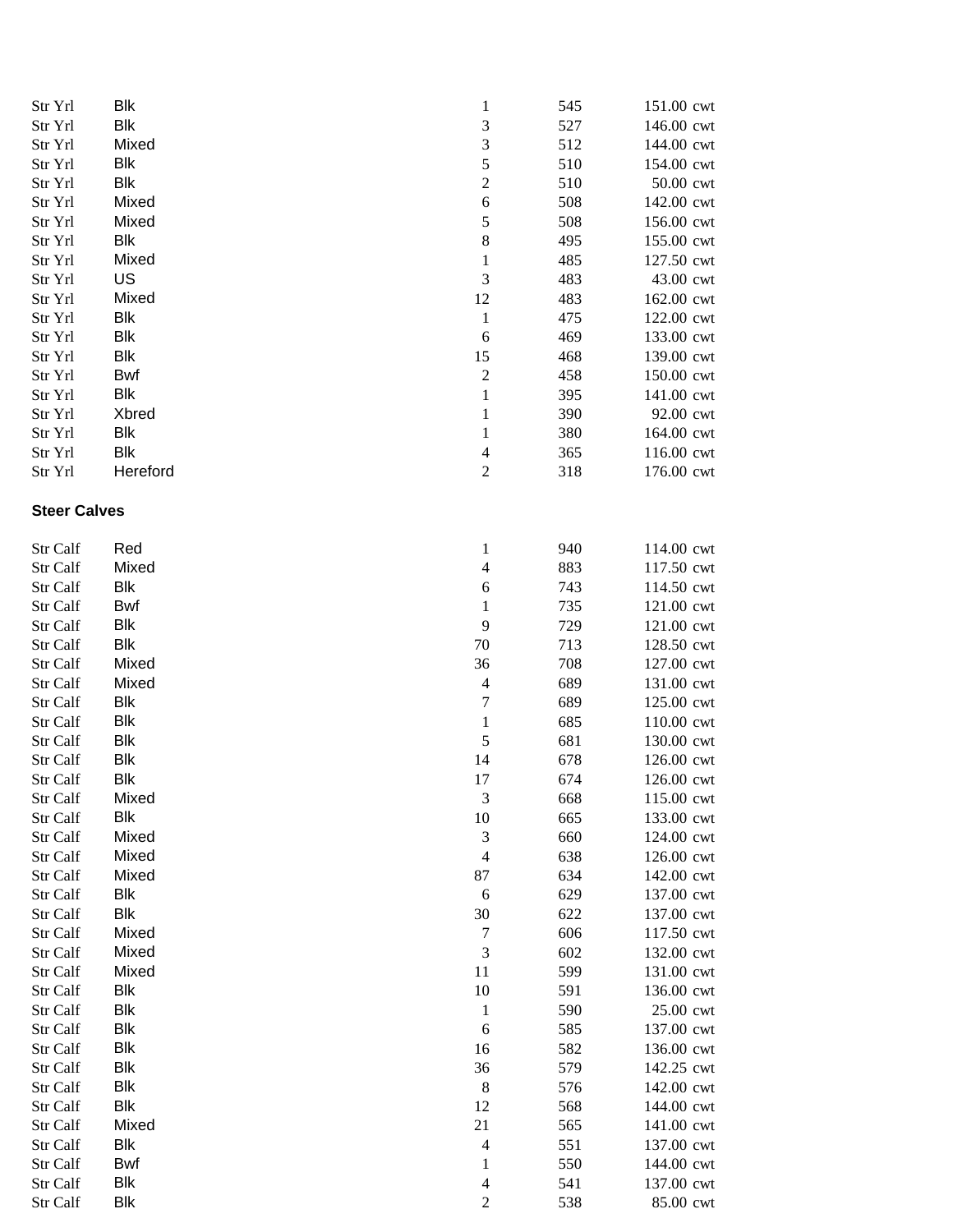| Str Calf                | Blk        | 6                        | 534  | 141.00 cwt |
|-------------------------|------------|--------------------------|------|------------|
| Str Calf                | <b>Blk</b> | $\,1$                    | 530  | 140.00 cwt |
| Str Calf                | <b>Blk</b> | 3                        | 522  | 140.00 cwt |
| Str Calf                | Mixed      | $\overline{c}$           | 513  | 134.00 cwt |
| Str Calf                | Mixed      | $\overline{\mathcal{L}}$ | 511  | 149.00 cwt |
| Str Calf                | Mixed      | 25                       | 510  | 155.75 cwt |
| Str Calf                | Mixed      | $\,$ 8 $\,$              | 499  | 152.00 cwt |
| Str Calf                | Blk        | 15                       | 498  | 157.50 cwt |
| Str Calf                | Xbred      | $\sqrt{2}$               | 498  | 21.00 cwt  |
| Str Calf                | Blk        | 12                       | 486  | 150.00 cwt |
| Str Calf                | Mixed      | $\mathfrak{Z}$           | 482  | 159.00 cwt |
| Str Calf                | Blk        | 6                        | 476  | 150.00 cwt |
| Str Calf                | Blk        | $\mathbf{1}$             | 475  | 150.00 cwt |
| Str Calf                | Bwf        | $\mathbf{1}$             | 475  | 141.00 cwt |
| Str Calf                | Blk        | 5                        | 462  | 162.00 cwt |
| Str Calf                | Mixed      | 5                        | 462  | 145.00 cwt |
| Str Calf                | Blk        | 3                        | 453  | 150.00 cwt |
| Str Calf                | Blk        | 5                        | 437  | 160.00 cwt |
| Str Calf                | Char       | $\,1$                    | 435  | 159.00 cwt |
| Str Calf                | Rwf        | $\mathbf 1$              | 435  | 400.00 hd  |
| Str Calf                | Rwf        | $\mathbf{1}$             | 430  | 550.00 hd  |
| Str Calf                | Rwf        | $\mathbf 1$              | 430  | 550.00 hd  |
| Str Calf                | Rwf        | $\mathbf{1}$             | 430  | 40.00 cwt  |
| Str Calf                | Rwf        | $\mathbf{1}$             | 430  | 850.00 hd  |
| Str Calf                | Bwf        | $\mathbf{1}$             | 430  | 600.00 hd  |
| Str Calf                | Rwf        | $\mathbf{1}$             | 430  | 500.00 hd  |
| Str Calf                | Rwf        | $\mathbf{1}$             | 430  | 750.00 hd  |
| Str Calf                | Rwf        | $\mathbf{1}$             | 430  | 500.00 hd  |
| Str Calf                | Rwf        | $\mathbf{1}$             | 430  | 450.00 hd  |
| Str Calf                | Blk        | 15                       | 428  | 158.00 cwt |
| Str Calf                | Bwf        | $\mathbf{1}$             | 425  | 650.00 hd  |
| Str Calf                | Rwf        | $\mathbf{1}$             | 425  | 800.00 hd  |
| Str Calf                | Mixed      | 20                       | 415  | 171.00 cwt |
| Str Calf                | Blk        | 5                        | 405  | 142.00 cwt |
| Str Calf                | Rwf        | $\mathbf 1$              | 390  | 114.00 cwt |
| Str Calf                | Blk        | $\mathbf{1}$             | 390  | 131.00 cwt |
| Str Calf                | <b>Blk</b> | $\overline{\mathbf{c}}$  | 390  | 171.00 cwt |
| Str Calf                | Blk        | 5                        | 382  | 172.00 cwt |
| Str Calf                | <b>Blk</b> | 5                        | 307  | 190.00 cwt |
| Str Calf                | Blk        | $\mathbf{1}$             | 305  | 110.00 cwt |
| Str Calf                | Blk        | $\mathbf 1$              | 280  | 575.00 hd  |
| Str Calf                | Blk        | $\mathbf{1}$             | 270  | 575.00 hd  |
| Str Calf                | Rwf        | $\mathbf{1}$             | 250  | 500.00 hd  |
| Str Calf                | Rwf        | $\mathbf 1$              | 230  | 500.00 hd  |
| <b>Yearling Heifers</b> |            |                          |      |            |
|                         |            |                          |      |            |
| Hfr Yrl                 | Blk        | $\mathbf{1}$             | 1085 | 90.00 cwt  |
| Hfr Yrl                 | Bwf        | $\mathbf 1$              | 995  | 1.00 cwt   |
| Hfr Yrl                 | Blk        | $\overline{c}$           | 955  | 105.00 cwt |
| Hfr Yrl                 | Blk        | $\overline{c}$           | 953  | 86.00 cwt  |
| Hfr Yrl                 | Red        | $\,1$                    | 945  | 45.00 cwt  |
| Hfr Yrl                 | Blk        | $\mathbf{1}$             | 940  | 61.00 cwt  |
| Hfr Yrl                 | <b>Blk</b> | $\overline{c}$           | 925  | 79.00 cwt  |
| Hfr Yrl                 | Mixed      | $\,$ 8 $\,$              | 877  | 115.00 cwt |
| Hfr Yrl                 | Char       | $\mathbf 1$              | 850  | 71.00 cwt  |
| Hfr Yrl                 | Blk        | $\overline{c}$           | 830  | 116.00 cwt |
| Hfr Yrl                 | Mixed      | 5                        | 816  | 114.00 cwt |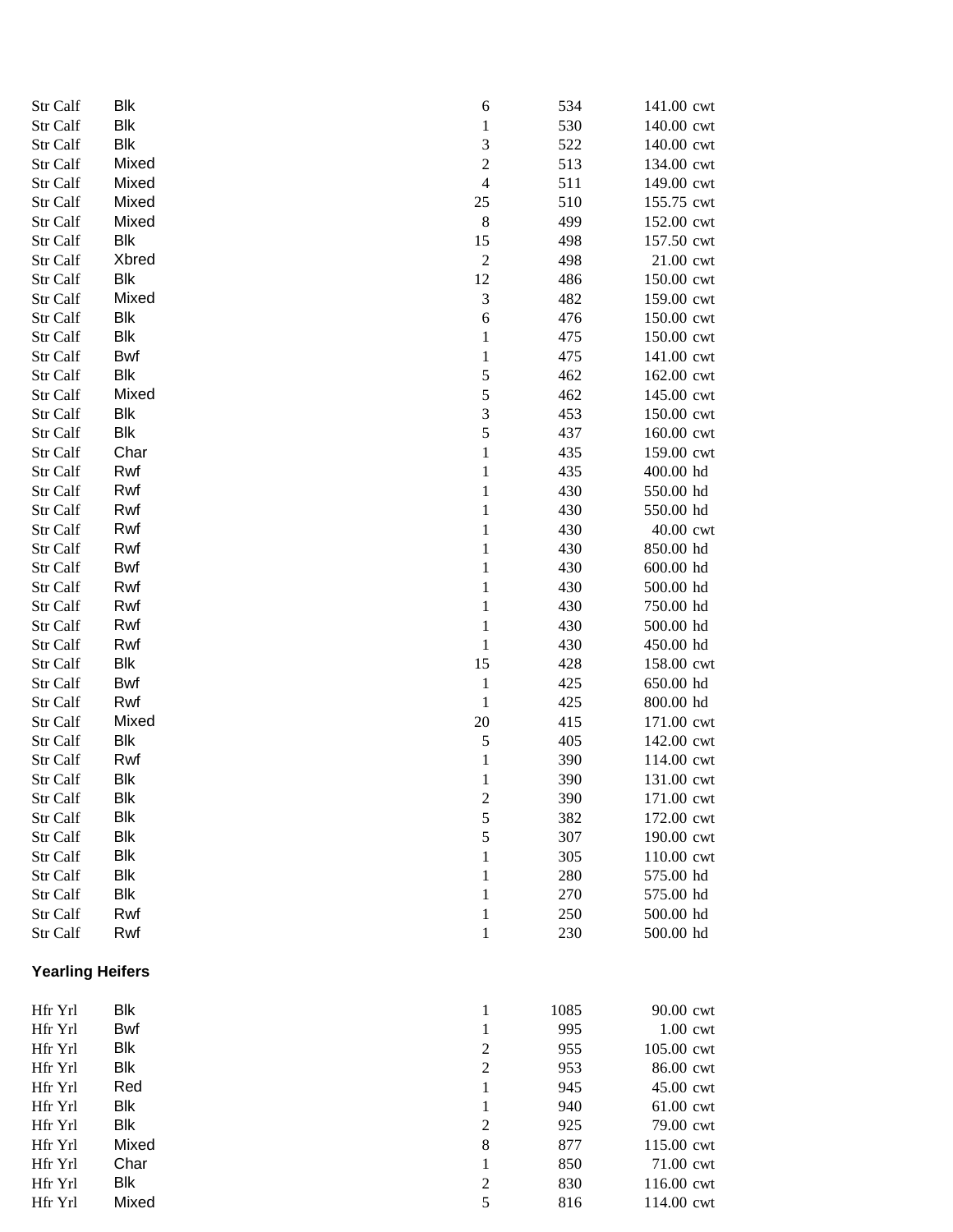| Hfr Yrl            | Mixed      | 5                | 809              | 109.50 cwt |
|--------------------|------------|------------------|------------------|------------|
| Hfr Yrl            | Mixed      | 21               | 804              | 123.00 cwt |
| Hfr Yrl            | Blk        | $\mathbf{1}$     | 800              | 64.00 cwt  |
| Hfr Yrl            | Mixed      | 57               | 785              | 127.00 cwt |
| Hfr Yrl            | Mixed      | 57               | 784              | 127.25 cwt |
| Hfr Yrl            | Mixed      | $\overline{4}$   | 764              | 115.00 cwt |
| Hfr Yrl            | Blk        | 23               | 750              | 127.00 cwt |
| Hfr Yrl            | Blk        | $\mathbf{1}$     | 730              | 119.00 cwt |
| Hfr Yrl            | Blk        | $\overline{4}$   | 726              | 122.00 cwt |
| Hfr Yrl            | Mixed      | $\mathbf{1}$     | 710              | 96.00 cwt  |
| Hfr Yrl            | Blk        | $\mathbf 1$      | 685              | 30.00 cwt  |
| Hfr Yrl            | Blk        | $\overline{c}$   | 665              | 123.00 cwt |
| Hfr Yrl            | Blk        | 6                | 647              | 126.00 cwt |
| Hfr Yrl            | Mixed      | 6                | 632              | 123.00 cwt |
| Hfr Yrl            | Blk        | 9                | 616              | 127.00 cwt |
| Hfr Yrl            | Blk        | $\,1$            | 615              | 110.00 cwt |
| Hfr Yrl            | Mixed      | 12               | 613              | 124.50 cwt |
| Hfr Yrl            | Bwf        | 5                | 612              | 116.00 cwt |
| Hfr Yrl            | Mixed      | $\overline{4}$   | 609              | 120.00 cwt |
| Hfr Yrl            | Mixed      | $\overline{4}$   | 604              | 124.00 cwt |
| Hfr Yrl            | Mixed      | 12               | 600              | 127.50 cwt |
| Hfr Yrl            | Bwf        | 5                | 587              | 124.00 cwt |
| Hfr Yrl            | Blk        | 6                | 578              | 123.00 cwt |
| Hfr Yrl            | Blk        | $\sqrt{3}$       | 572              | 127.00 cwt |
| Hfr Yrl            | Blk        | $\overline{c}$   | 558              | 113.00 cwt |
| Hfr Yrl            | Blk        | 9                | 539              | 132.00 cwt |
|                    | Mixed      | 10               | 530              |            |
| Hfr Yrl            | Blk        |                  |                  | 131.00 cwt |
| Hfr Yrl<br>Hfr Yrl |            | 6                | 530              | 131.00 cwt |
|                    | Blk        | $\mathbf{1}$     | 525              | 49.00 cwt  |
| Hfr Yrl            | Blk        | $\mathfrak{Z}$   | 522              | 135.00 cwt |
| Hfr Yrl            | Mixed      | 6                | 520              | 132.00 cwt |
| Hfr Yrl            | Blk        | $\mathbf 1$      | 515              | 109.00 cwt |
| Hfr Yrl            | Blk        | $\,1$            | 510              | 123.00 cwt |
| Hfr Yrl            | Blk        | 10               | 508              | 135.00 cwt |
| Hfr Yrl            | Mixed      | 5                | 491              | 127.50 cwt |
| Hfr Yrl            | Blk        | $\mathbf{1}$     | 490              | 123.00 cwt |
| Hfr Yrl            | Mixed      | 25               | 489              | 135.00 cwt |
| Hfr Yrl            | Xbred      | $\mathbf{1}$     | 485              | 105.00 cwt |
| Hfr Yrl            | Blk        | $\mathbf{1}$     | 480              | 106.00 cwt |
| Hfr Yrl            | Mixed      | $\boldsymbol{7}$ | 462              | 131.00 cwt |
| Hfr Yrl            | Xbred      | $\mathbf{1}$     | 460              | 81.00 cwt  |
| Hfr Yrl            | Blk        | 9                | 456              | 130.00 cwt |
| Hfr Yrl            | Mixed      | 23               | 446              | 140.00 cwt |
| Hfr Yrl            | Blk        | $\mathbf{1}$     | 430              | 125.00 cwt |
| Hfr Yrl            | <b>Blk</b> | 9                | 428              | 141.00 cwt |
| Hfr Yrl            | Mixed      | $\mathbf{1}$     | 425              | 104.00 cwt |
| Hfr Yrl            | Bwf        | $\overline{c}$   | 418              | 143.00 cwt |
| Hfr Yrl            | Mixed      | $\overline{4}$   | 414              | 145.00 cwt |
| Hfr Yrl            | Mixed      | 5                | 397              | 142.00 cwt |
| Hfr Yrl            | Blk        | 3                | 385              | 145.00 cwt |
| Hfr Yrl            | <b>Blk</b> | $\mathbf{1}$     | 365              | 144.00 cwt |
| Hfr Yrl            | <b>Blk</b> | $\overline{4}$   | 348              | 139.00 cwt |
| Hfr Yrl            | Mixed      | $\overline{4}$   | 330              | 154.00 cwt |
| Hfr Yrl            | Xbred      | 3                | 322              | 49.00 cwt  |
| Hfr Yrl            | Mixed      | $\overline{c}$   | 253              | 400.00 hd  |
| Hfr Yrl            | Bwf        | 3                | 252              | 450.00 hd  |
| Hfr Yrl            | Blk        | $\mathbf{1}$     | 160              | 210.00 hd  |
| Hfr Yrl            | Mixed      | $\,1\,$          | $\boldsymbol{0}$ | $0.00$ hd  |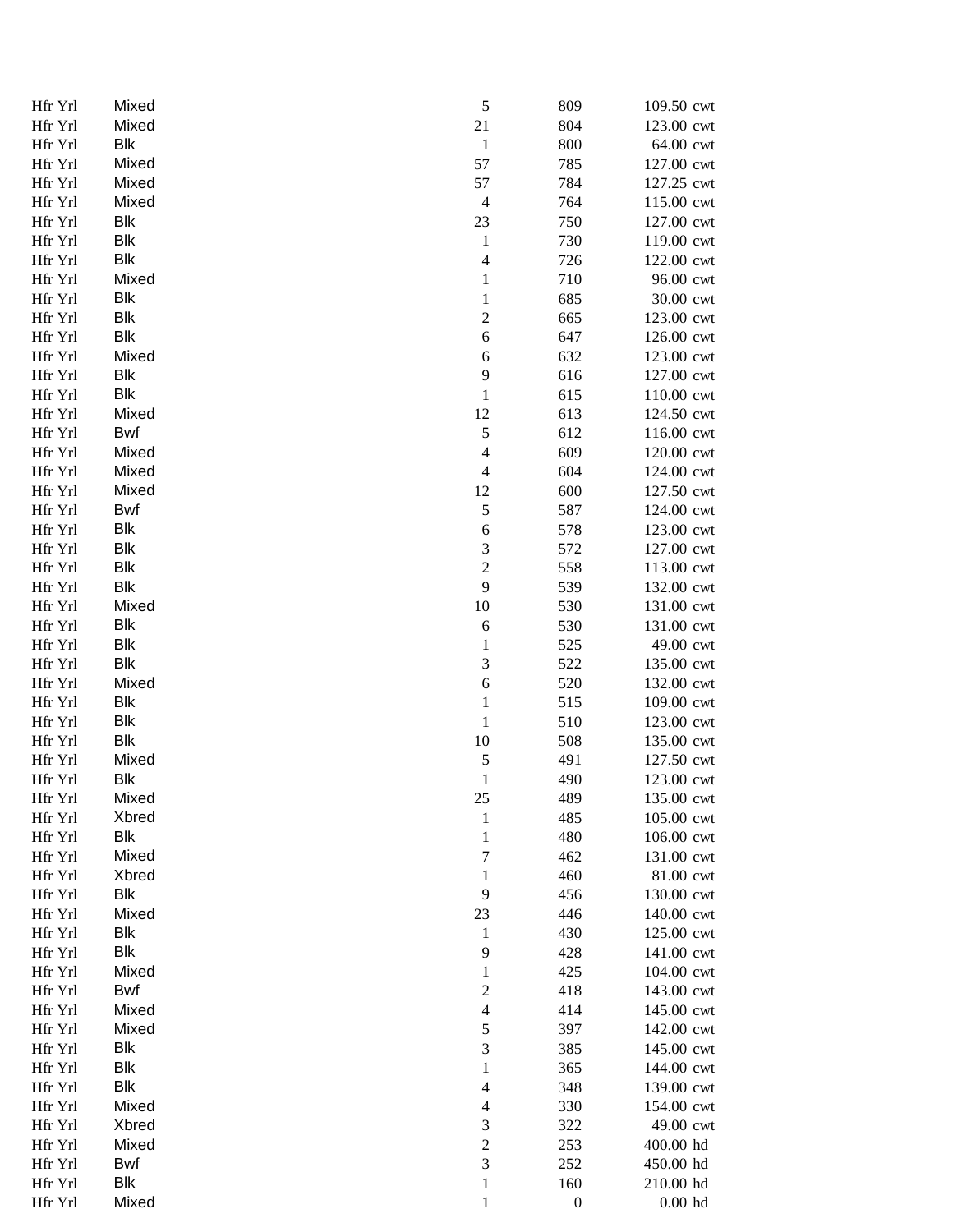### **Heifer Calves**

| <b>Hfr Calf</b> | <b>Blk</b> | $\overline{\mathbf{c}}$ | 880 | 106.00 cwt |
|-----------------|------------|-------------------------|-----|------------|
| <b>Hfr Calf</b> | Mixed      | $\,$ 8 $\,$             | 763 | 99.00 cwt  |
| <b>Hfr Calf</b> | Mixed      | $\overline{c}$          | 763 | 117.00 cwt |
| <b>Hfr Calf</b> | Blk        | $\mathfrak{Z}$          | 713 | 101.00 cwt |
| Hfr Calf        | Red        | $\mathbf{1}$            | 680 | 110.00 cwt |
| Hfr Calf        | Blk        | $\mathbf{1}$            | 665 | 115.00 cwt |
| Hfr Calf        | <b>Blk</b> | 70                      | 664 | 131.75 cwt |
| Hfr Calf        | <b>Blk</b> | $\overline{c}$          | 660 | 112.00 cwt |
| Hfr Calf        | <b>Blk</b> | $\overline{c}$          | 650 | 109.00 cwt |
| Hfr Calf        | <b>Blk</b> | 10                      | 645 | 115.00 cwt |
| Hfr Calf        | <b>Blk</b> | 9                       | 636 | 120.00 cwt |
| Hfr Calf        | Bwf        | $\,1$                   | 635 | 115.00 cwt |
| Hfr Calf        | <b>Blk</b> | 13                      | 627 | 121.00 cwt |
| Hfr Calf        | Char       | $\,1$                   | 625 | 118.00 cwt |
| Hfr Calf        | <b>Blk</b> | 15                      | 619 | 119.50 cwt |
| Hfr Calf        | Char       | $\overline{c}$          | 615 | 119.00 cwt |
| <b>Hfr</b> Calf | Bwf        | $\,1$                   | 610 | 115.00 cwt |
| <b>Hfr</b> Calf | <b>Blk</b> | 23                      | 601 | 125.00 cwt |
| <b>Hfr Calf</b> | <b>Blk</b> | $\mathbf{1}$            | 595 | 81.00 cwt  |
| Hfr Calf        | <b>Blk</b> | $\overline{4}$          | 595 | 120.00 cwt |
| Hfr Calf        | Mixed      | 29                      | 587 | 128.00 cwt |
| Hfr Calf        | <b>Blk</b> | $\tau$                  | 586 | 123.00 cwt |
| Hfr Calf        | Xbred      | $\mathbf{1}$            | 585 | 90.00 cwt  |
| Hfr Calf        | Mixed      | 5                       | 577 | 118.00 cwt |
| Hfr Calf        | <b>Blk</b> | 38                      | 576 | 136.50 cwt |
| Hfr Calf        | <b>Blk</b> | $\mathbf{1}$            | 565 | 113.00 cwt |
| Hfr Calf        | <b>Blk</b> | $\mathbf{1}$            | 560 | 118.00 cwt |
| Hfr Calf        | <b>Bwf</b> | $\,1$                   | 560 | 117.00 cwt |
| Hfr Calf        | Xbred      | $\,1$                   | 545 | 105.00 cwt |
| Hfr Calf        | <b>Blk</b> | 10                      | 545 | 115.00 cwt |
| Hfr Calf        | Mixed      | 5                       | 543 | 115.00 cwt |
| Hfr Calf        | <b>Blk</b> | $\,1$                   | 540 | 110.00 cwt |
| Hfr Calf        | <b>Blk</b> | 39                      | 539 | 126.75 cwt |
| Hfr Calf        | <b>Blk</b> | 6                       | 532 | 128.00 cwt |
| <b>Hfr Calf</b> | <b>Blk</b> | $\mathfrak{Z}$          | 530 | 116.00 cwt |
| Hfr Calf        | <b>Blk</b> | 4                       | 529 | 121.00 cwt |
| Hfr Calf        | Blk        | 3                       | 528 | 122.00 cwt |
| Hfr Calf        | <b>Blk</b> | $\mathfrak{Z}$          | 518 | 131.50 cwt |
| <b>Hfr Calf</b> | <b>Blk</b> | 7                       | 514 | 134.00 cwt |
| <b>Hfr Calf</b> | Mixed      | $\sqrt{5}$              | 513 | 115.00 cwt |
| <b>Hfr Calf</b> | Blk        | $\mathfrak{2}$          | 513 | 128.00 cwt |
| <b>Hfr Calf</b> | <b>Blk</b> | $\overline{4}$          | 506 | 128.00 cwt |
| <b>Hfr Calf</b> | Blk        | 7                       | 505 | 129.00 cwt |
| <b>Hfr Calf</b> | <b>Blk</b> | $\,8\,$                 | 501 | 132.00 cwt |
| <b>Hfr Calf</b> | Blk        | $\mathbf 1$             | 495 | 125.00 cwt |
| Hfr Calf        | <b>Bwf</b> | $\,1\,$                 | 495 | 135.00 cwt |
| Hfr Calf        | Mixed      | 29                      | 494 | 137.75 cwt |
| Hfr Calf        | Blk        | $\sqrt{2}$              | 478 | 126.00 cwt |
| Hfr Calf        | <b>Blk</b> | 6                       | 468 | 136.00 cwt |
| <b>Hfr Calf</b> | <b>Blk</b> | $\boldsymbol{2}$        | 463 | 52.50 cwt  |
| <b>Hfr Calf</b> | Mixed      | $\overline{4}$          | 461 | 130.00 cwt |
| <b>Hfr Calf</b> | <b>Blk</b> | $\overline{4}$          | 461 | 140.00 cwt |
| Hfr Calf        | Mixed      | 1                       | 460 | 50.00 cwt  |
| Hfr Calf        | Mixed      | $\mathfrak{S}$          | 459 | 137.00 cwt |
| Hfr Calf        | Mixed      | $\overline{4}$          | 453 | 130.00 cwt |
| Hfr Calf        | <b>Blk</b> | 3                       | 447 | 129.00 cwt |
|                 |            |                         |     |            |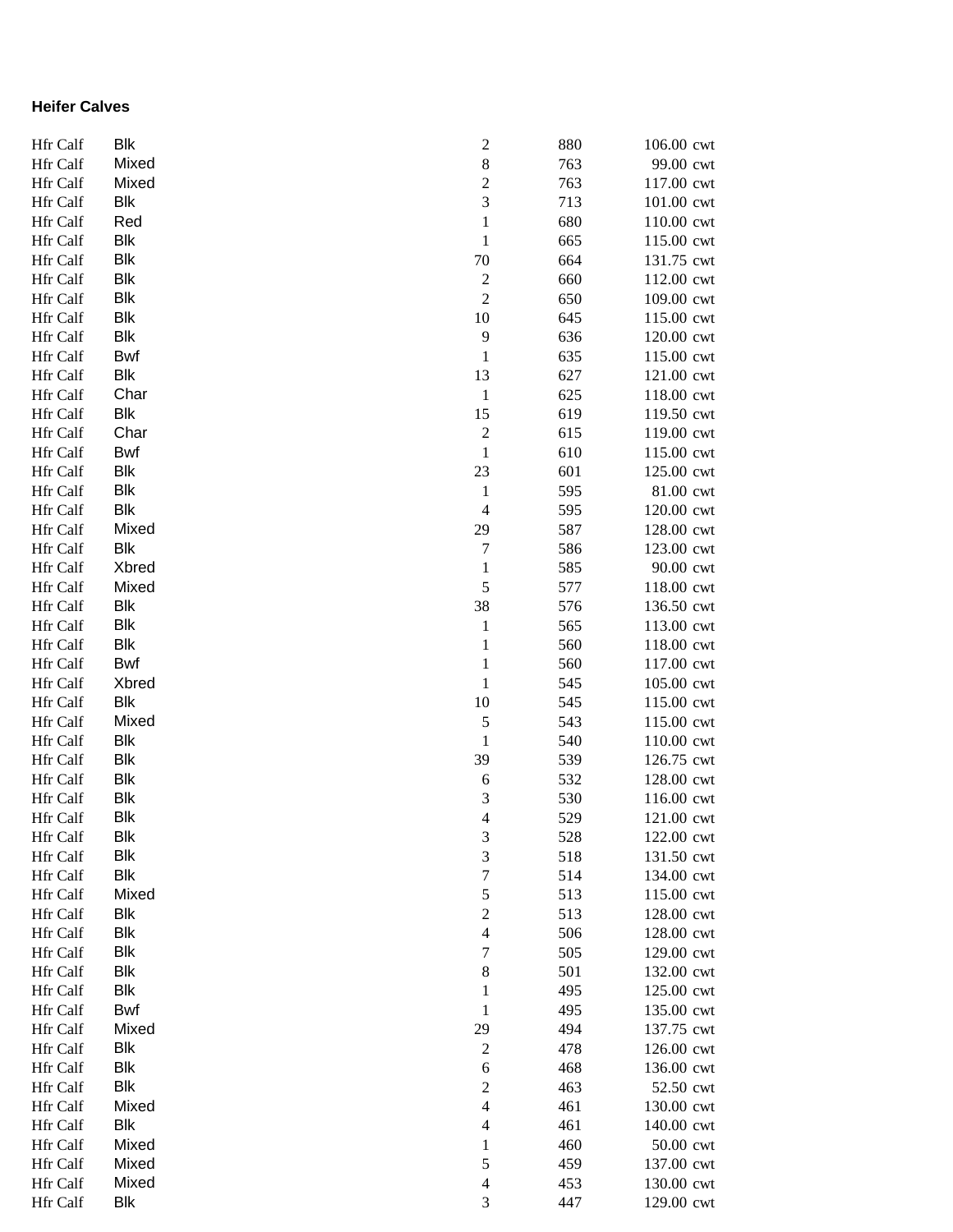| <b>Hfr</b> Calf    | Rwf        | $\mathbf{1}$     | 430  | 1000.00 hd |
|--------------------|------------|------------------|------|------------|
| Hfr Calf           | <b>Blk</b> | $\mathbf{1}$     | 430  | 59.00 cwt  |
| Hfr Calf           | <b>Blk</b> | $\mathbf{1}$     | 430  | 138.00 cwt |
| Hfr Calf           | <b>Blk</b> | $22\,$           | 427  | 129.00 cwt |
| Hfr Calf           | <b>Blk</b> | 5                | 425  | 140.00 cwt |
| Hfr Calf           | Xbred      | 1                | 425  | 70.00 cwt  |
| Hfr Calf           | <b>Blk</b> | $\boldsymbol{7}$ | 424  | 140.00 cwt |
| Hfr Calf           | <b>Bwf</b> | 1                | 420  | 134.00 cwt |
| Hfr Calf           | <b>Blk</b> | $\mathbf{1}$     | 410  | 114.00 cwt |
| Hfr Calf           | Char       | $\sqrt{2}$       | 398  | 134.00 cwt |
| Hfr Calf           | Char       | $\sqrt{2}$       | 385  | 149.00 cwt |
| Hfr Calf           | <b>Blk</b> | 3                | 375  | 145.00 cwt |
| Hfr Calf           | <b>Blk</b> | $\mathbf{1}$     | 375  | 143.00 cwt |
| Hfr Calf           | Xbred      | $\mathbf{1}$     | 375  | 114.00 cwt |
| Hfr Calf           | <b>Blk</b> | $\sqrt{2}$       | 360  | 132.00 cwt |
| Hfr Calf           | <b>Blk</b> | $\,1$            | 355  | 134.00 cwt |
| Hfr Calf           | <b>Blk</b> | $\mathbf{1}$     | 345  | 141.00 cwt |
| Hfr Calf           | <b>Blk</b> | $\mathbf{1}$     | 340  | 142.00 cwt |
| Hfr Calf           | <b>Blk</b> | $\mathbf{1}$     | 325  | 155.00 cwt |
| Hfr Calf           | Mixed      | $\sqrt{6}$       | 304  | 162.50 cwt |
| Hfr Calf           | Char       | 1                | 240  | 260.00 hd  |
| Hfr Calf           | Hereford   | 1                | 230  | 425.00 hd  |
| Hfr Calf           | <b>Blk</b> | $\boldsymbol{2}$ | 125  | 270.00 hd  |
| Hfr Calf           | Red        | $\mathbf{1}$     | 95   | 285.00 hd  |
| <b>Bull Calves</b> |            |                  |      |            |
| <b>Bull Calf</b>   | Char       | $\mathbf{1}$     | 1080 | 85.00 cwt  |
| <b>Bull Calf</b>   | <b>Blk</b> | $\mathbf{1}$     | 850  | 95.00 cwt  |
| <b>Bull Calf</b>   | Char       | $\mathbf{1}$     | 850  | 104.00 cwt |
| <b>Bull Calf</b>   | <b>Blk</b> | $\mathbf{1}$     | 825  | 103.00 cwt |
| <b>Bull Calf</b>   | <b>Blk</b> | $\mathbf{1}$     | 790  | 106.00 cwt |
| <b>Bull Calf</b>   | Mixed      | $\sqrt{2}$       | 785  | 111.00 cwt |
| <b>Bull Calf</b>   | <b>Blk</b> | $\mathbf{1}$     | 685  | 111.00 cwt |
| <b>Bull Calf</b>   | Char       | 1                | 680  | 115.00 cwt |
| <b>Bull Calf</b>   | <b>Blk</b> | 5                | 679  | 115.00 cwt |
| <b>Bull Calf</b>   | Bwf        | 1                | 640  | 117.00 cwt |
| <b>Bull Calf</b>   | <b>Blk</b> | $\mathbf{1}$     | 625  | 116.00 cwt |
| <b>Bull Calf</b>   | <b>Blk</b> | $\tau$           | 586  | 125.00 cwt |
| <b>Bull Calf</b>   | <b>Blk</b> | 1                | 580  | 118.00 cwt |
| <b>Bull Calf</b>   | <b>Blk</b> | 3                | 563  | 124.00 cwt |
| <b>Bull Calf</b>   | <b>Blk</b> | 9                | 532  | 129.00 cwt |
| <b>Bull Calf</b>   | Mixed      | 3                | 528  | 122.00 cwt |
| <b>Bull Calf</b>   | <b>Blk</b> | 1                | 520  | 127.00 cwt |
| <b>Bull Calf</b>   | Xbred      | $\mathbf{1}$     | 515  | 81.00 cwt  |
| <b>Bull Calf</b>   | <b>Blk</b> | $\mathbf{1}$     | 515  | 136.00 cwt |
| <b>Bull Calf</b>   | Mixed      | $\mathfrak{2}$   | 510  | 135.00 cwt |
| <b>Bull Calf</b>   | Rwf        | $\mathbf{1}$     | 500  | 131.00 cwt |
| <b>Bull Calf</b>   | <b>Blk</b> | $\mathbf{1}$     | 500  | 133.00 cwt |
| <b>Bull Calf</b>   | <b>Blk</b> | $\boldsymbol{7}$ | 491  | 130.00 cwt |
| <b>Bull Calf</b>   | <b>Blk</b> | 1                | 485  | 129.00 cwt |
| <b>Bull Calf</b>   | <b>Blk</b> | $\mathbf{1}$     | 480  | 116.00 cwt |
| <b>Bull Calf</b>   | <b>Blk</b> | $\sqrt{2}$       | 475  | 147.00 cwt |
| <b>Bull Calf</b>   | Mixed      | 11               | 433  | 145.00 cwt |
| <b>Bull Calf</b>   | Mixed      | 11               | 395  | 142.50 cwt |
| <b>Bull Calf</b>   | Bwf        | $\mathbf{1}$     | 335  | 105.00 cwt |
| <b>Bull Calf</b>   | <b>Blk</b> | $\mathbf{1}$     | 280  | 575.00 hd  |
| <b>Bull Calf</b>   | <b>Blk</b> | $\mathbf{1}$     | 270  | 172.50 cwt |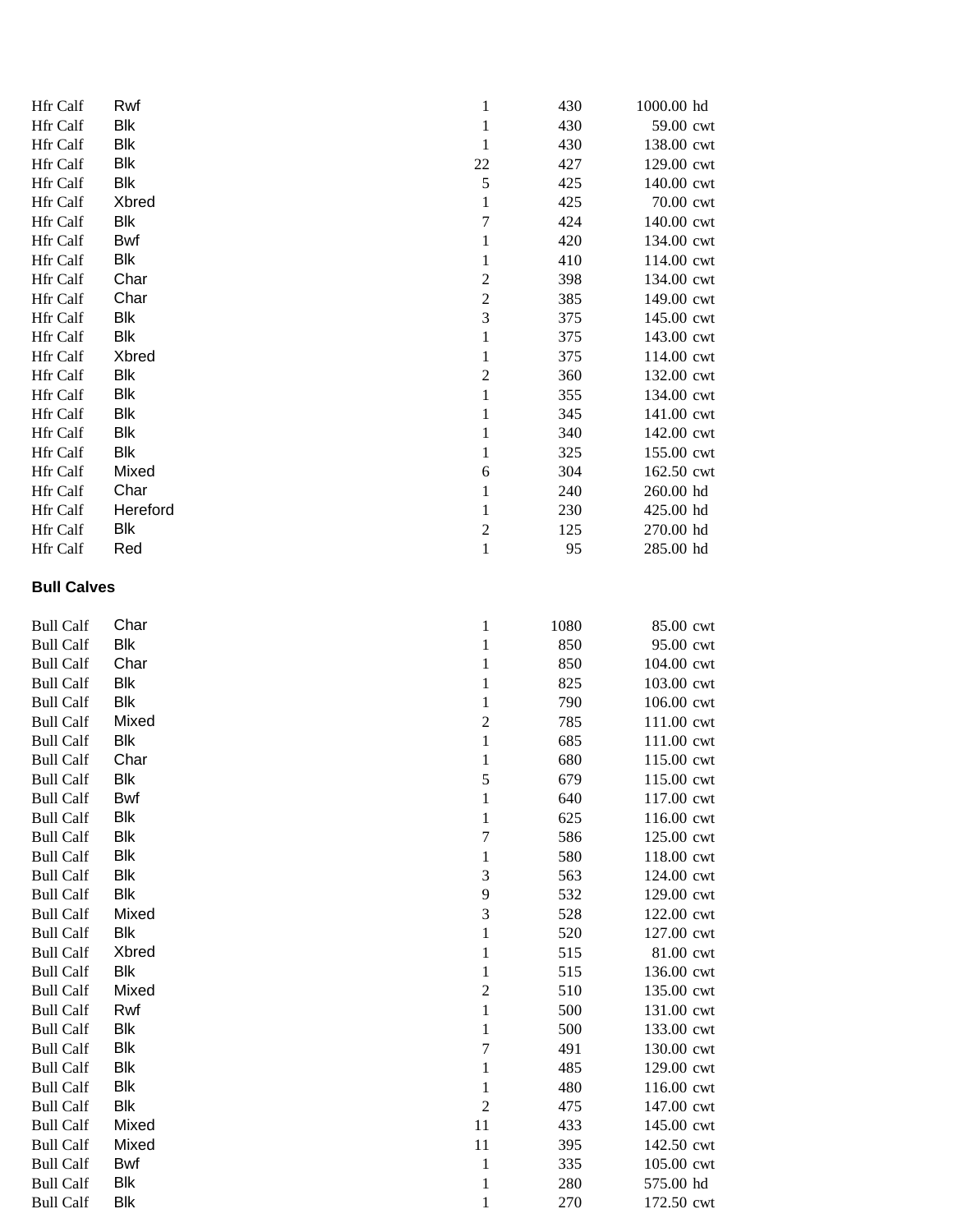| <b>Bull Calf</b>    | Blk          | $\mathbf{1}$                            | 235          | 575.00 hd              |
|---------------------|--------------|-----------------------------------------|--------------|------------------------|
| <b>Bull Calf</b>    | Blk          | $\sqrt{6}$                              | 228          | 350.00 hd              |
| <b>Bull Calf</b>    | Blk          | $\mathbf{1}$                            | 135          | 300.00 hd              |
| <b>Bull Calf</b>    | <b>Blk</b>   | $\mathbf{1}$                            | 85           | 300.00 hd              |
| <b>Bred Heifers</b> |              |                                         |              |                        |
| <b>Bred Hfr</b>     | Blk          | $\mathbf{1}$                            | 995          | 725.00 hd              |
| <b>Bred Hfr</b>     | Blk          | $\mathbf 1$                             | 915          | 700.00 hd              |
| <b>Bred Hfr</b>     | <b>Blk</b>   | $\,1$                                   | 815          | 85.00 cwt              |
| <b>Pairs</b>        |              |                                         |              |                        |
| Pair                | <b>Bwf</b>   | $\boldsymbol{2}$                        | 1420         | 900.00 hd              |
| <b>Cows</b>         |              |                                         |              |                        |
| Cow                 | Blk          | $\mathbf{1}$                            | 1715         | 65.00 cwt              |
| Cow                 | Blk          | $\mathbf{1}$                            | 1695         | 63.00 cwt              |
| Cow                 | Blk          | $\mathbf{1}$                            | 1690         | 64.00 cwt              |
| Cow                 | Red          | $\mathbf{1}$                            | 1675         | 63.00 cwt              |
| Cow                 | Red          | $\mathbf{1}$                            | 1610         | 59.00 cwt              |
| Cow                 | Blk          | $\overline{\mathbf{c}}$                 | 1540         | 60.00 cwt              |
| Cow                 | Blk          | $\,1\,$                                 | 1525         | 60.00 cwt              |
| Cow                 | Red          | $\mathbf{1}$                            | 1480         | 57.00 cwt              |
| Cow                 | Blk          | $\,1$                                   | 1465         | 61.00 cwt              |
| Cow                 | Blk          | $\,1$                                   | 1465         | 54.00 cwt              |
| Cow                 | Red          | $\,1$                                   | 1435         | 58.00 cwt              |
| Cow                 | Blk          | $\,1$                                   | 1435         | 51.50 cwt              |
| Cow                 | Blk          | $\mathbf{1}$                            | 1430         | 52.00 cwt              |
| Cow                 | Blk          | $\mathbf{1}$                            | 1405         | 55.00 cwt              |
| Cow                 | Blk          | $\overline{\mathbf{c}}$                 | 1395         | 54.00 cwt              |
| Cow                 | Blk          | 3                                       | 1388         | 61.00 cwt              |
| Cow                 | Red          | $\mathbf{1}$                            | 1385         | 61.00 cwt              |
| Cow                 | Mixed<br>Blk | $\overline{\mathbf{c}}$<br>$\mathbf{1}$ | 1380<br>1360 | 57.00 cwt<br>51.00 cwt |
| Cow<br>Cow          | Bwf          | $\mathbf{1}$                            | 1360         | 49.00 cwt              |
| Cow                 | Hereford     | $\mathbf{1}$                            | 1360         | 50.00 cwt              |
| Cow                 | Red          | $\mathbf 1$                             | 1355         | 61.00 cwt              |
| Cow                 | Red          | 9                                       | 1346         | 950.00 hd              |
| Cow                 | Blk          | $\mathbf{1}$                            | 1345         | 53.00 cwt              |
| Cow                 | Red          | $\mathbf 1$                             | 1340         | 760.00 hd              |
| Cow                 | Blk          | $\overline{4}$                          | 1334         | 52.00 cwt              |
| Cow                 | Blk          | $\,1$                                   | 1325         | 57.00 cwt              |
| Cow                 | Red          | $\sqrt{2}$                              | 1325         | 57.00 cwt              |
| Cow                 | Blk          | 3                                       | 1323         | 52.50 cwt              |
| Cow                 | Red          | 3                                       | 1318         | 750.00 hd              |
| Cow                 | Red          | $\,1$                                   | 1315         | 59.00 cwt              |
| Cow                 | Mixed        | $\mathbf{1}$                            | 1310         | 50.50 cwt              |
| Cow                 | Blk          | 3                                       | 1308         | 54.00 cwt              |
| Cow                 | Xbred        | $\overline{2}$                          | 1308         | 54.00 cwt              |
| Cow                 | Mixed        | $\overline{4}$                          | 1301         | 54.00 cwt              |
| Cow                 | Blk          | 1                                       | 1295         | 53.00 cwt              |
| Cow                 | Blk          | 11                                      | 1286         | 51.50 cwt              |
| Cow                 | Mixed        | $\sqrt{2}$                              | 1283         | 650.00 hd              |
| Cow                 | Blk          | 11                                      | 1282         | 51.00 cwt              |
| Cow                 | Mixed        | $\overline{7}$                          | 1255         | 800.00 hd              |
| Cow                 | Mixed        | $\mathbf{9}$                            | 1250         | 735.00 hd              |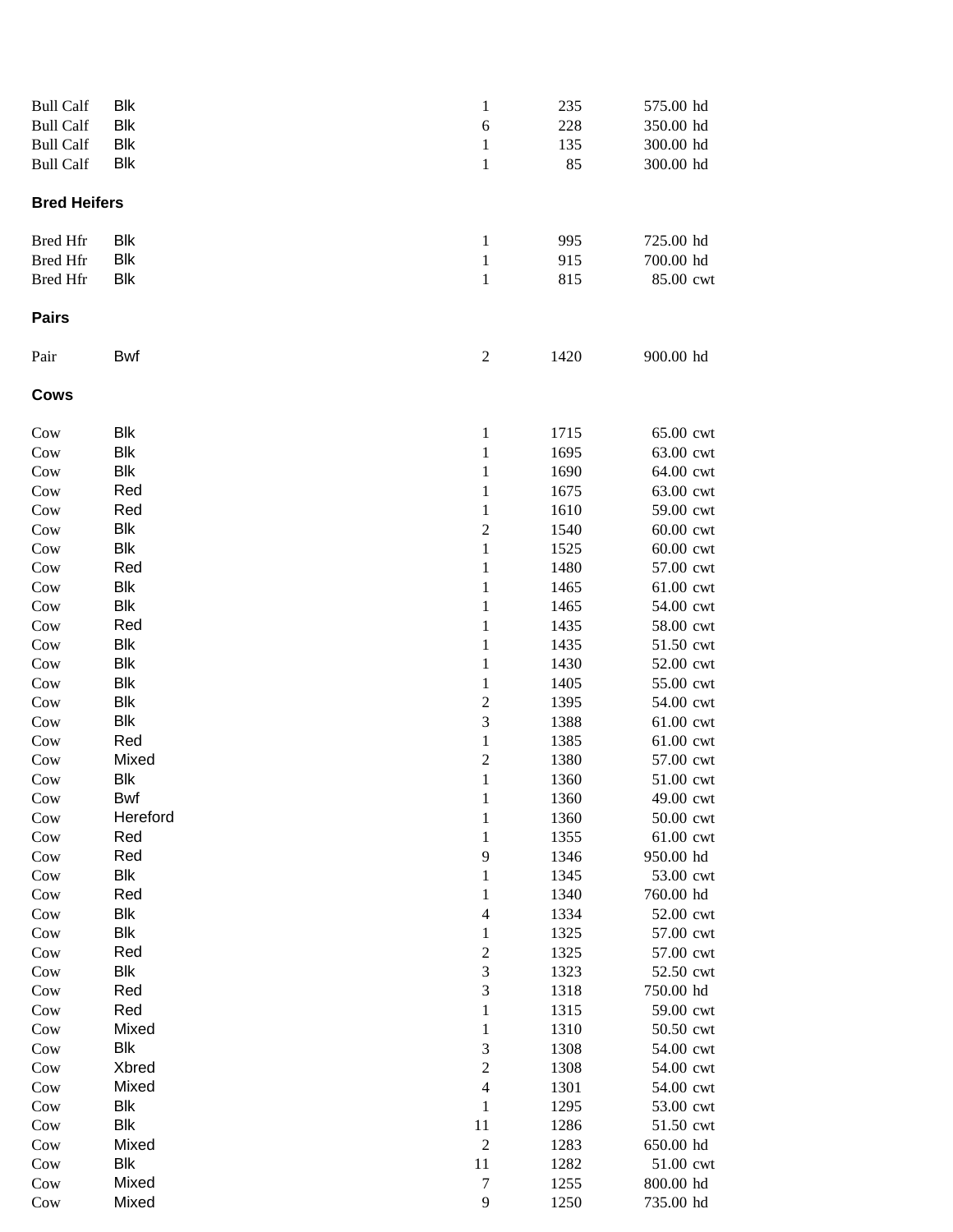| Cow | <b>Blk</b> | $\overline{c}$           | 1248 | 55.00 cwt  |
|-----|------------|--------------------------|------|------------|
| Cow | <b>Blk</b> | $\,1$                    | 1245 | 62.50 cwt  |
| Cow | <b>Blk</b> | $\,1$                    | 1245 | 55.00 cwt  |
| Cow | Mixed      | 9                        | 1241 | 51.00 cwt  |
| Cow | Mixed      | 5                        | 1241 | 53.00 cwt  |
| Cow | Blk        | $\,1$                    | 1240 | 49.00 cwt  |
| Cow | Blk        | $\,1$                    | 1240 | 29.50 cwt  |
| Cow | Blk        | $\,1$                    | 1240 | 53.00 cwt  |
| Cow | Blk        | $\,1$                    | 1240 | 51.00 cwt  |
| Cow | Blk        | 9                        | 1239 | 51.00 cwt  |
| Cow | Blk        | $\,1$                    | 1235 | 57.00 cwt  |
| Cow | Blk        | 7                        | 1234 | 46.00 cwt  |
| Cow | Mixed      | 3                        | 1230 | 52.00 cwt  |
| Cow | Blk        | $\overline{c}$           | 1228 | 52.50 cwt  |
| Cow | <b>Blk</b> | 3                        | 1215 | 52.50 cwt  |
| Cow | <b>Blk</b> | 6                        | 1210 | 49.00 cwt  |
| Cow | Mixed      | $\overline{4}$           | 1205 | 900.00 hd  |
| Cow | Mixed      | 7                        | 1196 | 53.50 cwt  |
| Cow | Blk        | $\mathbf{1}$             | 1190 | 26.00 cwt  |
| Cow | Char       | $\mathbf{1}$             | 1180 | 49.00 cwt  |
| Cow | Mixed      | $\overline{\mathcal{L}}$ | 1176 | 51.00 cwt  |
| Cow | Blk        | $\overline{7}$           | 1174 | 50.00 cwt  |
| Cow | Char       | $\mathbf{1}$             | 1170 | 48.00 cwt  |
| Cow | Blk        | 3                        | 1168 | 47.50 cwt  |
| Cow | <b>Bwf</b> | $\,1$                    | 1165 | 25.00 cwt  |
| Cow | Red        | $\,1$                    | 1165 | 20.00 cwt  |
| Cow | Mixed      | $\overline{c}$           | 1165 | 48.00 cwt  |
| Cow | Blk        | $\,8$                    | 1165 | 47.50 cwt  |
| Cow | Blk        | $\,1$                    | 1160 | 46.00 cwt  |
| Cow | Mixed      | 10                       | 1160 | 55.00 cwt  |
| Cow | Blk        | $\,8\,$                  | 1156 | 42.50 cwt  |
| Cow | Red        | $\,1$                    | 1155 | 600.00 hd  |
| Cow | <b>Blk</b> | $\,1$                    | 1155 | 52.00 cwt  |
| Cow | <b>Blk</b> | $\overline{\mathbf{c}}$  | 1150 | 43.00 cwt  |
| Cow | Red        | $\mathbf{1}$             | 1150 | 47.00 cwt  |
| Cow | Mixed      | 5                        | 1150 | 51.50 cwt  |
| Cow | Blk        | 2                        | 1148 | 44.00 cwt  |
| Cow | <b>Blk</b> | $\,8\,$                  | 1147 | 48.50 cwt  |
| Cow | <b>Blk</b> | 3                        | 1147 | 41.00 cwt  |
| Cow | Char       | $\mathbf{1}$             | 1145 | 47.00 cwt  |
| Cow | Red        | $\mathbf{1}$             | 1145 | 58.00 cwt  |
| Cow | Char       | $\mathbf{1}$             | 1145 | 54.00 cwt  |
| Cow | Blk        | $\mathbf{1}$             | 1140 | 53.00 cwt  |
| Cow | <b>Blk</b> | 5                        | 1134 | 50.50 cwt  |
| Cow | <b>Blk</b> | $\mathbf{1}$             | 1130 | 53.00 cwt  |
| Cow | Red        | $\overline{c}$           | 1128 | 60.00 cwt  |
| Cow | <b>Blk</b> | $\mathbf{1}$             | 1115 | 49.00 cwt  |
| Cow | <b>Blk</b> | 3                        | 1115 | 48.50 cwt  |
| Cow | Red        | $\overline{c}$           | 1113 | 48.00 cwt  |
| Cow | <b>Blk</b> | 3                        | 1110 | 1125.00 hd |
| Cow | <b>Blk</b> | $\,1$                    | 1110 | 46.00 cwt  |
| Cow | <b>Blk</b> | $\mathbf{1}$             | 1110 | 53.00 cwt  |
| Cow | <b>Blk</b> | $\mathbf{1}$             | 1095 | $5.00$ hd  |
| Cow | Red        | $\mathfrak 3$            | 1095 | 52.00 cwt  |
| Cow | Blk        | 5                        | 1091 | 45.50 cwt  |
| Cow | Red        | $\mathbf{1}$             | 1090 | 62.00 cwt  |
| Cow | Blk        | $\mathbf{1}$             | 1075 | 61.50 cwt  |
| Cow | Red        | $\,1$                    | 1075 | 52.00 cwt  |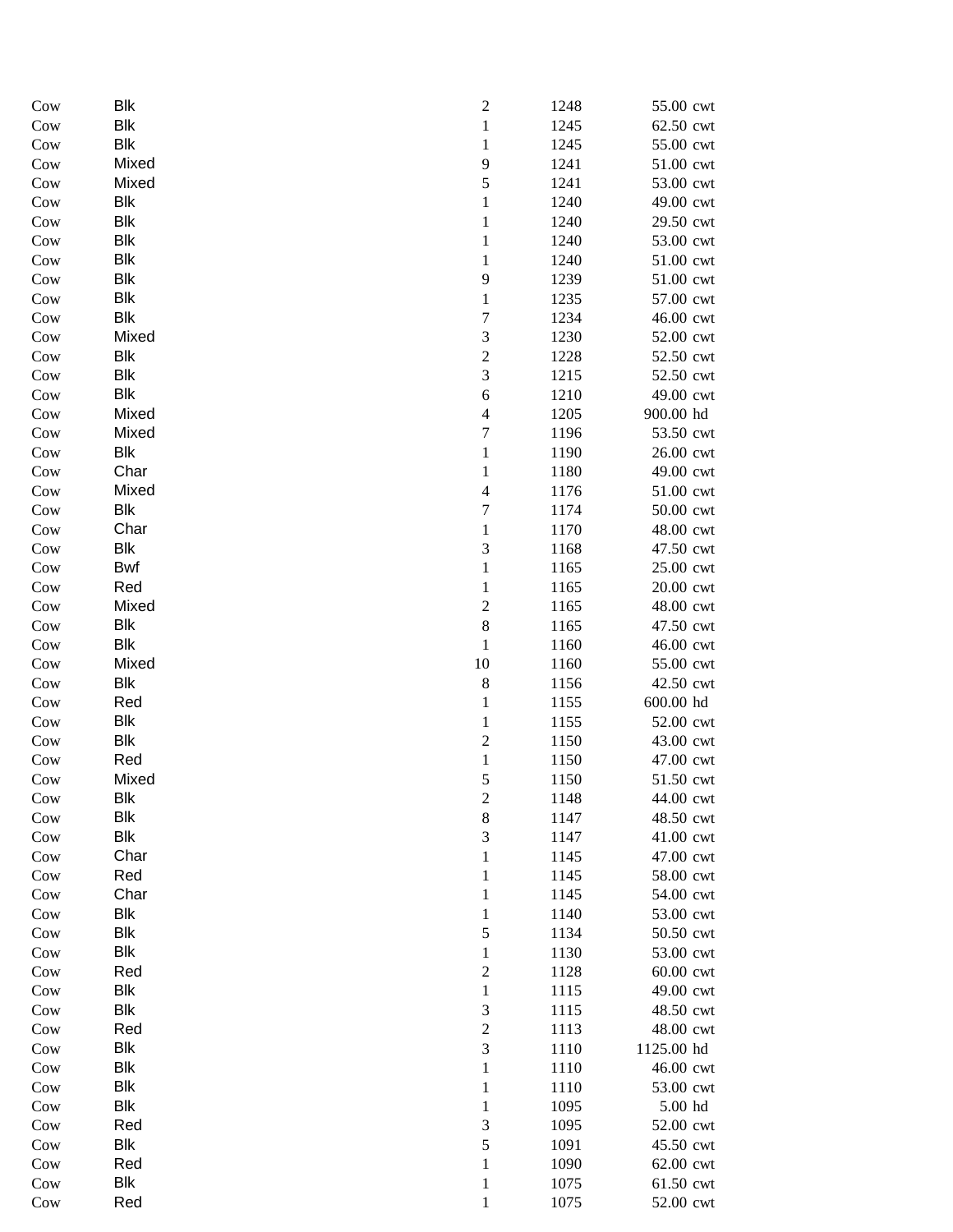| Cow | <b>Bwf</b> | $\mathbf{1}$             | 1075 | 47.00 cwt |
|-----|------------|--------------------------|------|-----------|
| Cow | Mixed      | $\overline{4}$           | 1074 | 47.00 cwt |
| Cow | Mixed      | 11                       | 1072 | 900.00 hd |
| Cow | Mixed      | $\sqrt{ }$               | 1070 | 47.00 cwt |
| Cow | Blk        | 3                        | 1065 | 45.00 cwt |
| Cow | Red        | $\mathbf{1}$             | 1060 | 51.00 cwt |
| Cow | Char       | $\,1$                    | 1055 | 51.00 cwt |
| Cow | Rwf        | $\,1$                    | 1055 | 47.00 cwt |
| Cow | Blk        | $\,1$                    | 1055 | 46.00 cwt |
| Cow | Bwf        | $\,1$                    | 1045 | 43.00 cwt |
| Cow | Mixed      | $\,1$                    | 1045 | 38.00 cwt |
| Cow | Blk        | $\overline{c}$           | 1045 | 775.00 hd |
| Cow | Mixed      | $\overline{4}$           | 1041 | 45.50 cwt |
| Cow | Red        | $\overline{c}$           | 1040 | 49.00 cwt |
| Cow | Red        | $\,1$                    | 1040 | 50.00 cwt |
| Cow | <b>Blk</b> | 3                        | 1038 | 32.00 cwt |
| Cow | Mixed      | $\overline{7}$           | 1035 | 50.00 cwt |
| Cow | <b>Bwf</b> | $\,1$                    | 1030 | 48.00 cwt |
| Cow | Red        | $\mathbf{1}$             | 1030 | 700.00 hd |
| Cow | Mixed      | 3                        | 1028 | 49.00 cwt |
| Cow | Mixed      | $\overline{c}$           | 1028 | 45.50 cwt |
| Cow | Red        | 5                        | 1023 | 68.00 cwt |
| Cow | Char       | $\overline{c}$           | 1023 | 52.00 cwt |
| Cow | Blk        | $\overline{\mathcal{L}}$ | 1023 | 45.00 cwt |
| Cow | <b>Blk</b> | $\mathbf{1}$             | 1015 | 7.00 cwt  |
| Cow | Mixed      | $\overline{c}$           | 1008 | 40.00 cwt |
| Cow | Mixed      | $\overline{c}$           | 1008 | 46.00 cwt |
| Cow | Red        | $\,1$                    | 1005 | 46.00 cwt |
| Cow | Blk        | $\overline{c}$           | 1000 | 44.00 cwt |
| Cow | Bwf        | $\mathbf{1}$             | 985  | 44.00 cwt |
| Cow | Red        | 3                        | 983  | 47.00 cwt |
| Cow | Xbred      | $\mathbf{1}$             | 980  | 35.00 cwt |
| Cow | Blk        | $\mathbf{1}$             | 975  | 48.00 cwt |
| Cow | Mixed      | $\overline{4}$           | 961  | 44.00 cwt |
| Cow | Mixed      | 5                        | 958  | 45.00 cwt |
| Cow | Blk        | $\mathbf{1}$             | 955  | 50.00 cwt |
| Cow | Blk        | 1                        | 950  | 725.00 hd |
| Cow | Blk        | $\mathbf{1}$             | 940  | 46.50 cwt |
| Cow | Red        | 3                        | 933  | 42.00 cwt |
| Cow | Bwf        | 1                        | 920  | 47.00 cwt |
| Cow | <b>Blk</b> | 1                        | 905  | 700.00 hd |
| Cow | Red        | $10\,$                   | 900  | 67.00 cwt |
| Cow | Blk        | $\mathbf{1}$             | 895  | 32.00 cwt |
| Cow | Blk        | $\mathbf{1}$             | 890  | 45.00 cwt |
| Cow | Blk        | $\mathbf{1}$             | 890  | 30.00 cwt |
| Cow | Red        | $\mathbf{1}$             | 880  | 43.00 cwt |
| Cow | Bwf        | $\mathbf{1}$             | 875  | 40.00 cwt |
| Cow | Red        | $\overline{2}$           | 870  | 52.00 cwt |
| Cow | Rwf        | $\mathbf{1}$             | 865  | 750.00 hd |
| Cow | <b>Blk</b> | $\mathbf{1}$             | 855  | 55.00 cwt |
| Cow | Mixed      | $\overline{c}$           | 823  | 66.00 cwt |
| Cow | <b>Blk</b> | $\mathbf{1}$             | 815  | 15.00 cwt |
| Cow | Mixed      | $\mathfrak{2}$           | 813  | 55.00 cwt |
| Cow | Blk        | $\sqrt{2}$               | 790  | 85.00 cwt |
| Cow | Mixed      | $\tau$                   | 716  | 80.00 cwt |
| Cow | Blk        | 1                        | 710  | 35.00 cwt |
| Cow | <b>Blk</b> | 1                        | 650  | 1.00 cwt  |
| Cow | Xbred      | $\mathbf{1}$             | 605  | 15.00 cwt |
|     |            |                          |      |           |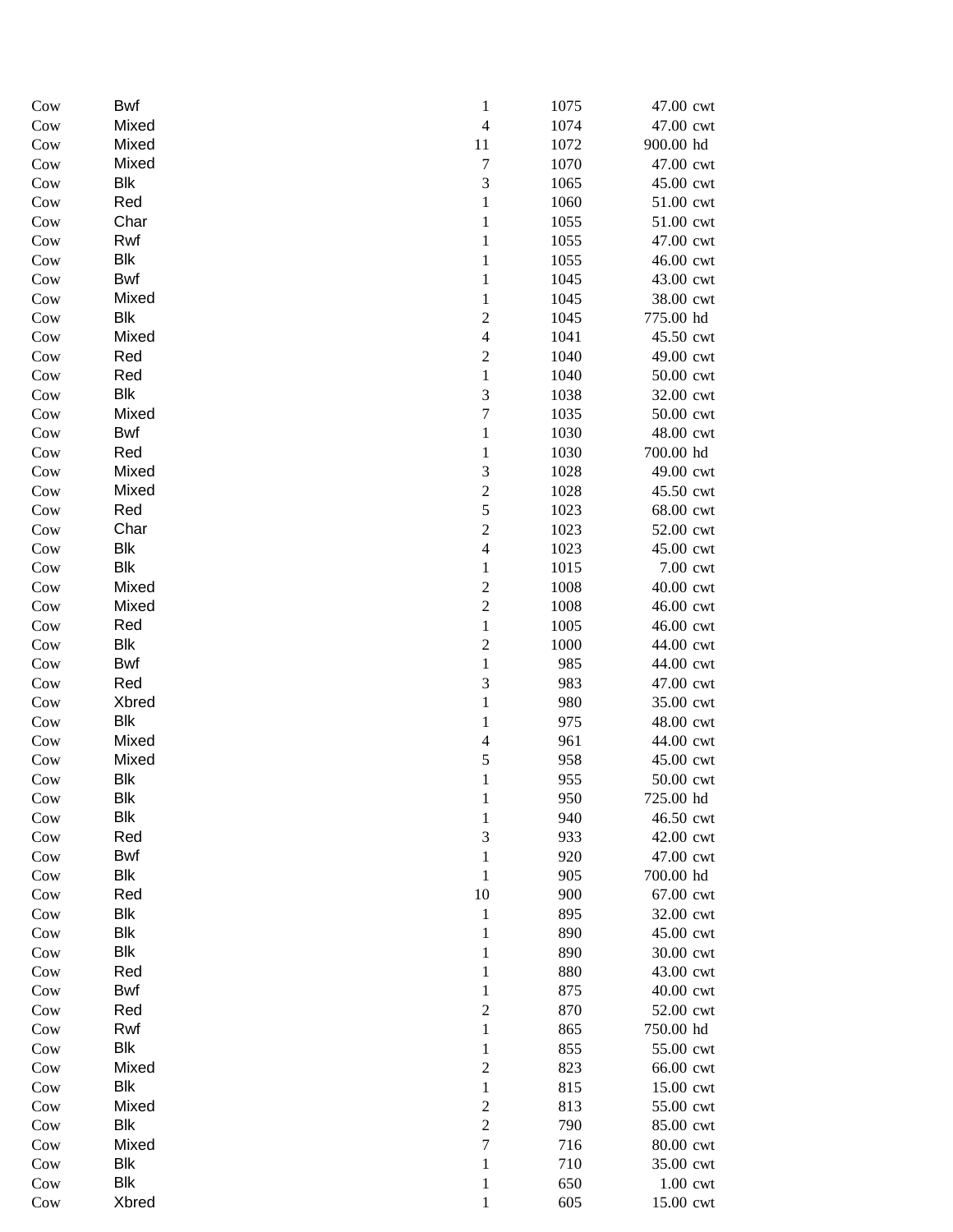## **Bull**

| <b>Bull</b> | <b>Blk</b> | 1              | 2060 | 61.00 cwt   |
|-------------|------------|----------------|------|-------------|
| <b>Bull</b> | <b>Blk</b> | 1              | 1980 | 79.50 cwt   |
| Bull        | <b>Blk</b> | 1              | 1935 | 79.50 cwt   |
| <b>Bull</b> | <b>Blk</b> | $\overline{2}$ | 1925 | 63.00 cwt   |
| <b>Bull</b> | Red        | 1              | 1845 | 59.00 cwt   |
| Bull        | <b>Blk</b> | 1              | 1805 | 81.00 cwt   |
| <b>Bull</b> | <b>Blk</b> | 1              | 1720 | 78.50 cwt   |
| <b>Bull</b> | Hereford   | 1              | 1700 | 54.00 cwt   |
| <b>Bull</b> | <b>Blk</b> | 1              | 1670 | 68.00 cwt   |
| <b>Bull</b> | Red        | 1              | 1580 | 60.00 cwt   |
| <b>Bull</b> | Blk        | 1              | 1490 | 58.00 cwt   |
| <b>Bull</b> | Blk        | 1              | 1475 | 66.00 cwt   |
| <b>Bull</b> | <b>Blk</b> | 1              | 1440 | 55.00 cwt   |
| <b>Bull</b> | <b>Blk</b> | 1              | 1400 | $60.00$ cwt |
| <b>Bull</b> | <b>Blk</b> | $\overline{2}$ | 1338 | 155.00 cwt  |
| <b>Bull</b> | Xbred      |                | 885  | 25.00 cwt   |
| <b>Bull</b> | <b>Blk</b> | 1              | 800  | 88.00 cwt   |